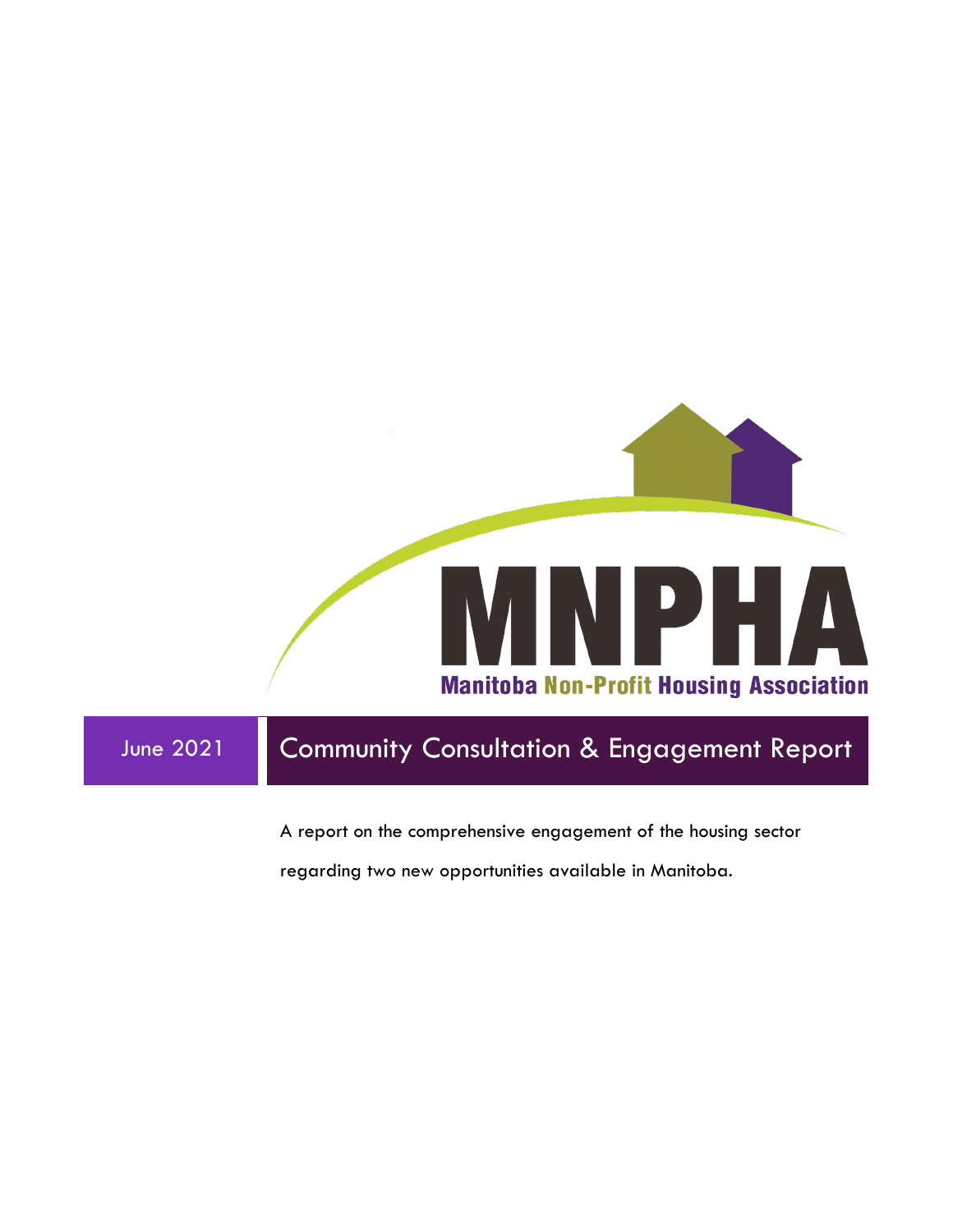# **Housing Sector**

# COMMUNITY CONSULTATION & ENGAGEMENT REPORT

# **TABLE OF CONTENTS**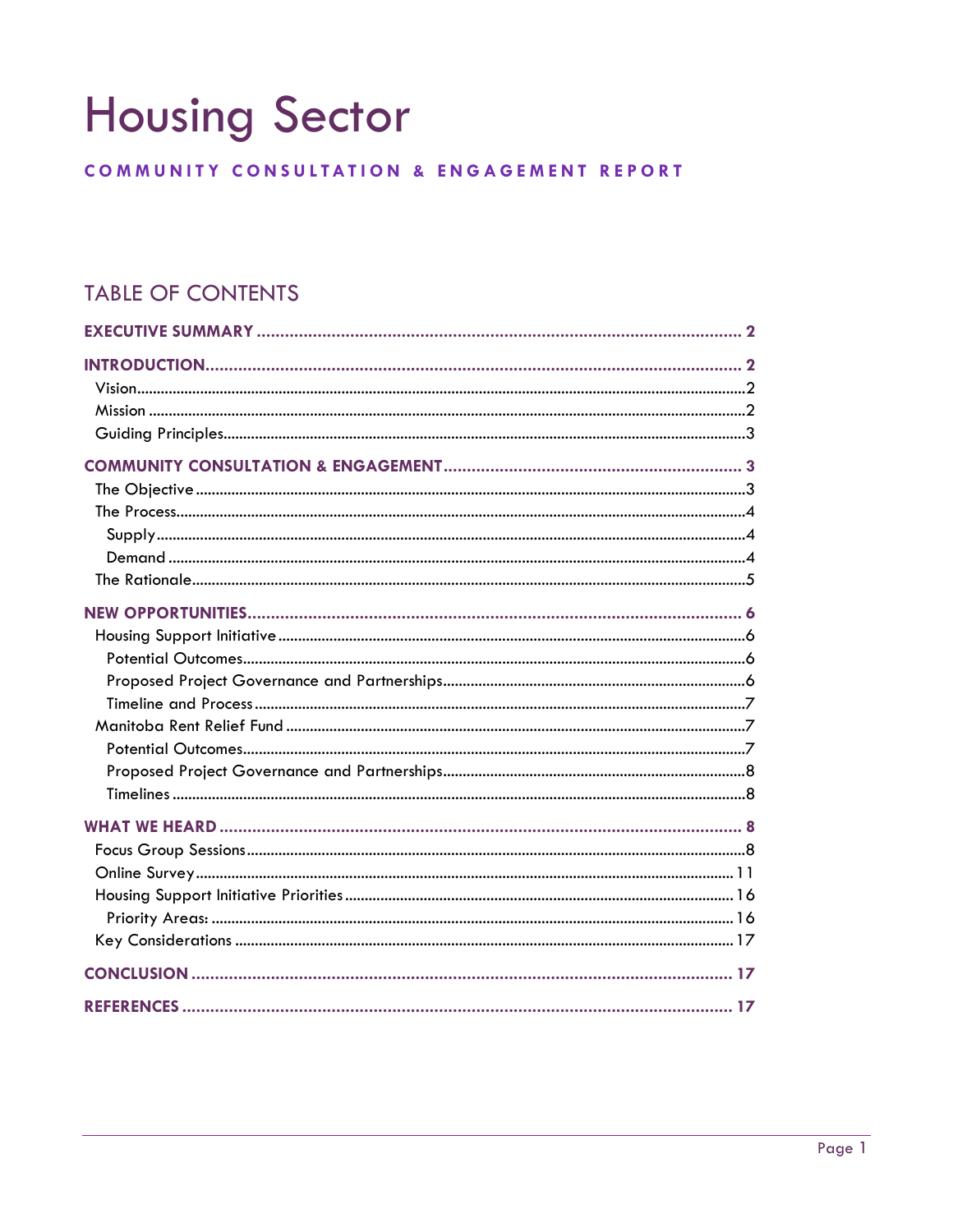# <span id="page-2-0"></span>EXECUTIVE SUMMARY

Manitoba Non-Profit Housing Association (MNPHA) was approached to take the lead on the development and implementation of two new initiatives that will have an impact on the housing and homelessness sector.

- 1. Housing Support Initiative \$2.56 Million of new funding opportunities for the sector.
- 2. Manitoba Rent Relief Fund A pilot project that is taking a phased approach for Manitobans.

The intent of this consultation and engagement project was to consult a diversity of individuals and organizations across the province that are involved in the sector to engage them in a couple of approaches to:

- Provide additional information on both initiatives.
- Share information and exchange ideas on successes and challenges facing the sector.
- Gather feedback on views pertaining to funding priorities for the Housing Support Initiative.
- Collect perspectives and input on the Rent Relief Fund development and implementation.

Based on the extensive feedback and learnings gained in this process, three priorities have been identified.

- **1. Maintaining Successful Tenancy**
- **2. Sector Capacity Building**
- **3. Case Management**

In addition to the priorities, a number of key considerations were identified and should be contemplated as MNPHA rolls out these new initiatives.

# <span id="page-2-1"></span>INTRODUCTION

Established in June 2011, the Manitoba Non-Profit Housing Association (MNPHA) association represents over 100 non-profit housing providers who collectively own and manage more than 24,000 affordable homes across 23 communities in Manitoba.

Membership in MNPHA is the best way to be part of the larger community that is building the non-profit and affordable housing sector across the province.

## <span id="page-2-2"></span>**Vision**

Non-profit housing in Manitoba is secure, sustainable, and affordable for all who need it.

## <span id="page-2-3"></span>**Mission**

MNPHA supports its members to build a thriving, sustainable non-profit housing sector in Manitoba.

We do this by: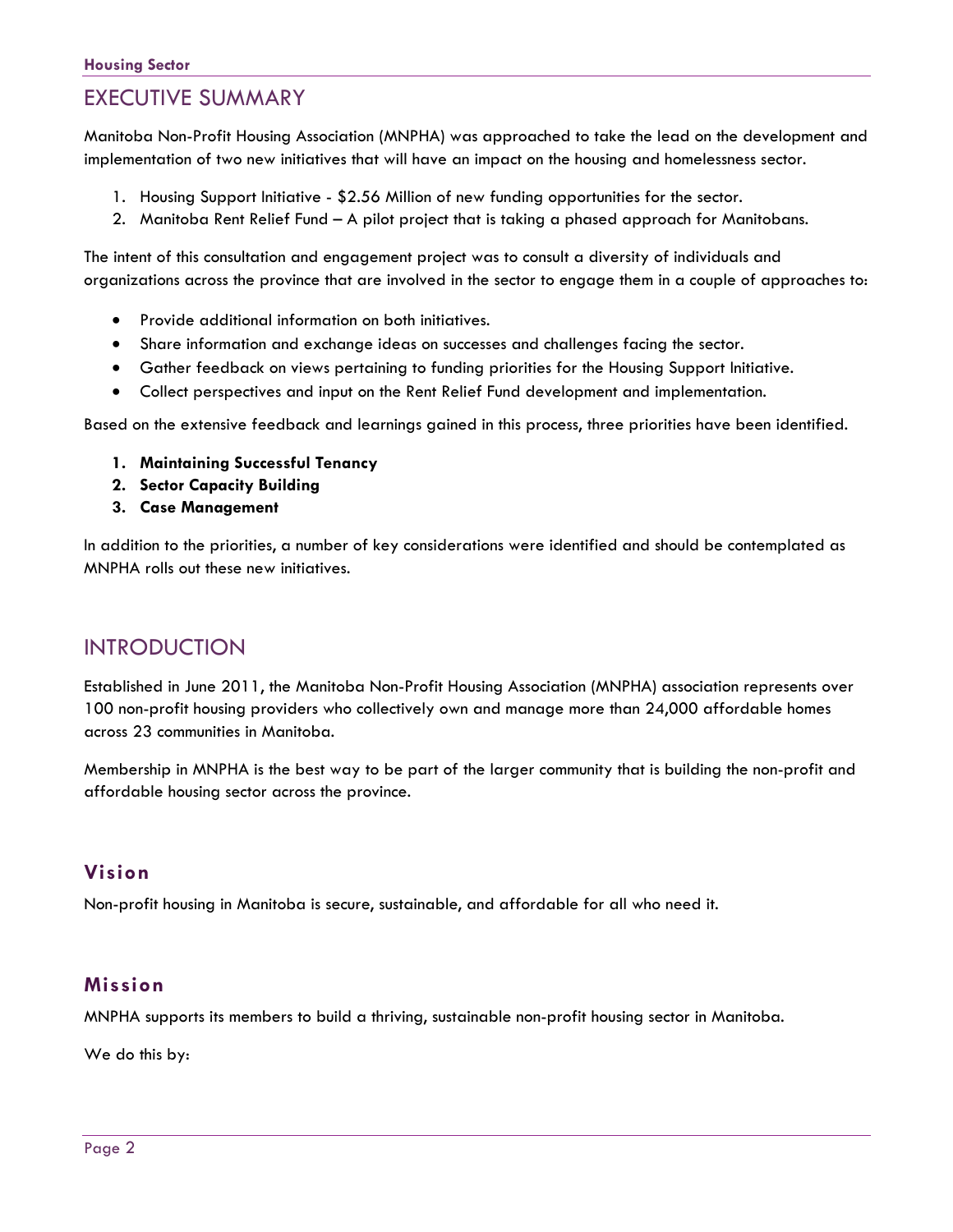- 1. Providing our members valuable programs and services that support them to provide safe, secure, and affordable housing across Manitoba
- 2. Developing the capacity of the Non-Profit Housing sector through professional development opportunities, networking, and knowledge exchange
- 3. Advocating on behalf of members with government, funders, and other stakeholders on issues of importance to the sector
- 4. Building partnerships within the non-profit housing sector and with other sectors that support resilience, relevance, and innovation

# <span id="page-3-0"></span>**Guiding Principles**

- 1. MNPHA is a membership organization, and our agenda is driven by our members' concerns, needs, and aspirations. We will remain non-partisan and respectful of our diverse stakeholders in all our endeavors.
- 2. MNPHA believes that safe, secure, and affordable housing is a basic human right and we understand that access to housing is a social determinant of health, both for individuals and communities.
- 3. MNPHA is committed to ensuring that affordable housing is available in our communities.
- 4. MNPHA honours the history of affordable housing in Manitoba by building on the strengths that exist and sharing the successes of our members.
- 5. MNPHA provides innovative responses that assist our members to improve the financial viability and sustainability of the affordable housing sector.
- 6. MNPHA is committed to creating opportunities to be part of reconciliation with Indigenous peoples

# <span id="page-3-1"></span>COMMUNITY CONSULTATION & ENGAGEMENT

# <span id="page-3-2"></span>**The Objective**

MNPHA was approached earlier this year to take the lead on two very important initiatives for the housing/homelessness sector in Manitoba. MNPHA will develop and implement;

- 1. A provincial supported Housing Support Initiative that provides for new funding opportunities.
- 2. A Rent Relief Fund, a federally funded program that will provide household loans to assist with rent relief.

These new initiatives are important to MNPHA and the sector. For MNPHA, these are completely new projects that require organization and operational enhancements and for the Sector these projects have the ability to provide additional resources and supports to a growing issue and concern for Manitobans – Housing and Homelessness.

The objective of this project was to engage with members of the sector to consult them as MNPHA works to develop and implement the two new initiatives. MNPHA knows and understands how extremely important it is to consult people and organizations on matters that may affect them and/or the sector.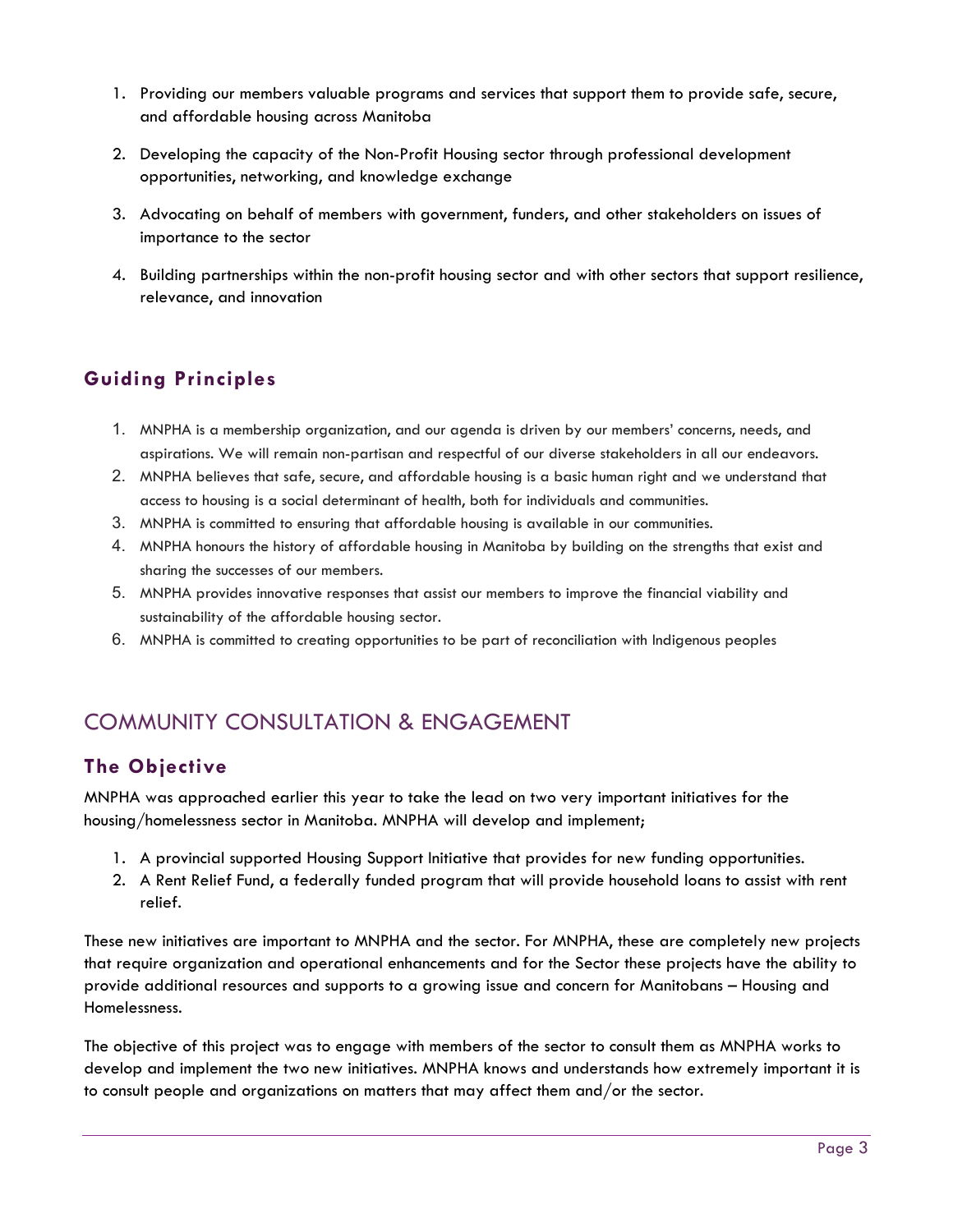#### **Housing Sector**

The intent of this project is to consult and engage a diversity of members from the sector that represent participation from across the province to:

- Provide additional information on both initiatives
- Share information and exchange ideas on successes and challenges facing the sector
- Gather feedback on views pertaining to **funding priorities** for the Housing Support Initiative
- Collect perspectives and input on the Rent Relief Fund development and implementation

### <span id="page-4-0"></span>**The Process**

The Community Consultation and Engagement project provided for a process that considered the present environment we are experiencing due the pandemic. The project worked to engage a variety of representatives and invited participation from both the supply and demand side of housing and homelessness, representation from across the province, also included tenant representation as well as Newcomer and Indigenous.

#### <span id="page-4-1"></span>**Supply**

This group reflects the supply of housing, those who have housing stock that rent/lease to individuals or families. This group includes individuals, private owners, public housing, cooperatives, and other organizations.

#### <span id="page-4-2"></span>**Demand**

This group represents primarily organizations that provide support and guidance for those at risk or are experiencing homelessness. The degree of support varies by organization and can consist of support to maintain housing to full-service wrap around services and support.

The approach taken in this project was multi-pronged and sought ways to engage a diversity of individuals and organizations to gather their views and feedback.

- $\triangleright$  A series of 4 (four) virtual focus groups sessions were conducted
- $\triangleright$  An online survey was disseminated to the focus groups attendees to further explore the insights gathered in the focus groups
- $\triangleright$  Review of pertinent documents provided by MNPHA
- $\triangleright$  Engage with MNPHA board of directors

In addition to this engagement project and outside the scope of this particular project, MNPHA performed the necessary research, directly consulting programs and services that offer similar services and connected with experts in the field. This will enhance their ability to successfully implement two very important projects.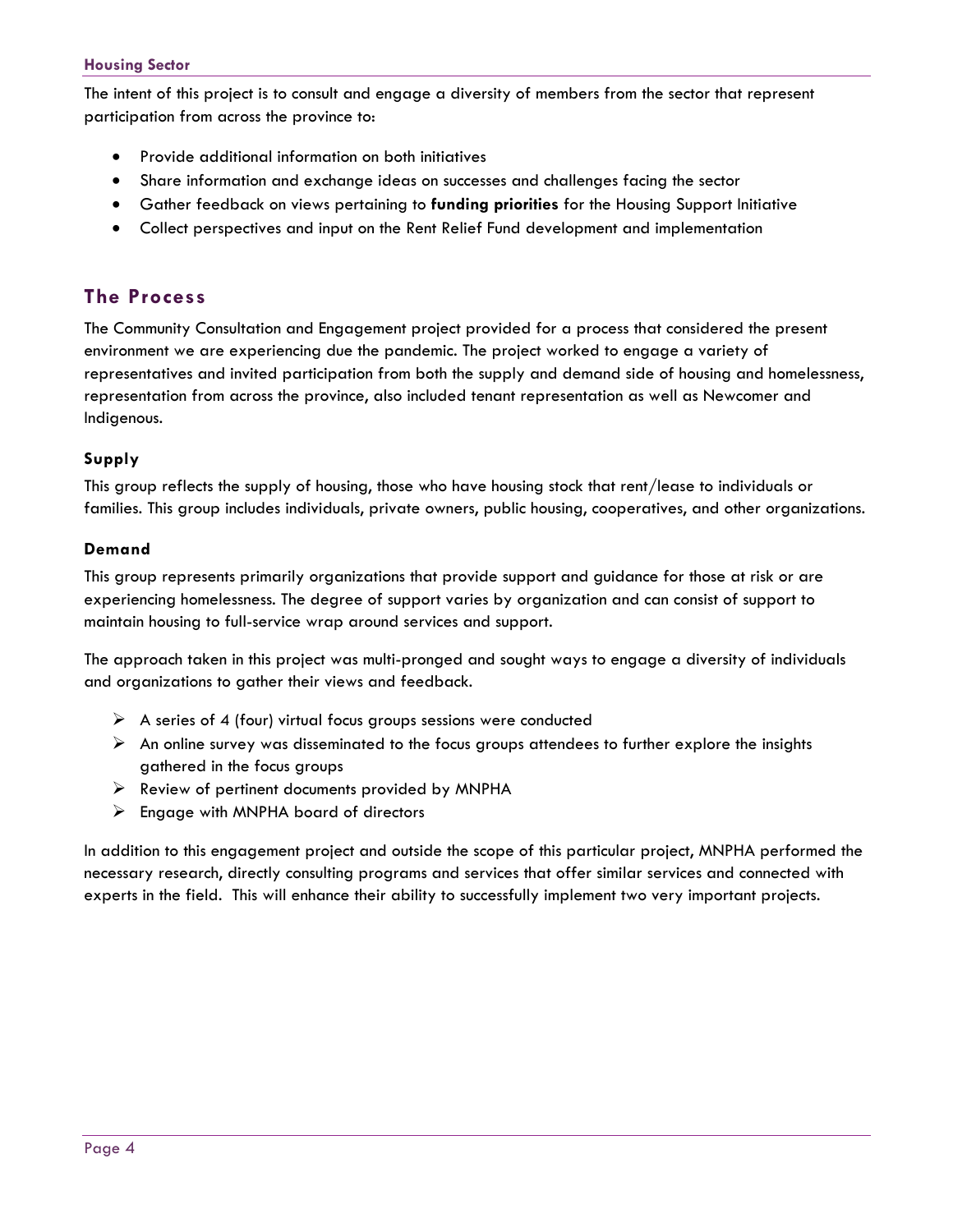# <span id="page-5-0"></span>**The Rationale**

The causes of housing and homelessness issues are very complex and often multi-layered. Issues surrounding housing and homelessness are increasing across the country and Manitoba is not much different(Reference1) .

According to the Canadian Definition of Homelessness, homelessness is defined as "the situation of an individual, family, or community without stable, safe, permanent, appropriate housing, or the immediate prospect, means and ability of acquiring it."3 Homelessness can be described through a range of situations:

- Unsheltered: Sleeping outside in tents, bus shelters, cars, doorways, or in empty buildings Emergency Sheltered: Staying in emergency shelters for adults, youth or family violence
- Provisionally Accommodated: Staying in transitional housing, hotels, motels, hostels, jails, hospitals, or "couch surfing" with family or friends, without a long-term agreement or plan. At Risk: Living in housing that is too expensive, crowded or unsafe<sup>4</sup>

"Homelessness is a direct outcome of a housing affordability crisis. The top barriers to finding and maintaining housing identified by people experiencing homelessness in the *2018 Winnipeg Street Health Survey Final Report* were that 'rent is too high' (77%) and there is 'a lack of suitable housing' (75%). <sup>18</sup> In Winnipeg, 64,065 households are living in housing that is unaffordable, meaning they are paying more than 30% of their income for housing. Renters are at a higher disadvantage, with 39.5% in unaffordable housing compared to 12% of owners. <sup>19</sup> 10,560 renters are severely rent burdened, paying more than 50% of their income on rent. <sup>20</sup>

*Core housing need* is a metric describing households that are living in housing that is unaffordable, in need of major repairs, or unsuitable for their household composition. 12% of Winnipeggers (35,760 households), are in core housing need.  $^{21}$  For Indigenous households, the rate is almost double, with  $22\%$  (8,265 households) in core housing need. 22

These are troubling statistics, particularly when the COVID-19 pandemic has resulted in thousands of Manitobans losing their jobs. 23 In 2016, 42% (40,500) of working households in Manitoba had less than one month's worth of savings, while  $23,500$  households had less than one week.  $^{24}$  This means, as emergency benefits run out and eviction bans are lifted, many more individuals and families may find themselves experiencing homelessness for the first time. Access to affordable, but also safe, culturally relevant, and suitable housing, is critically important.

Employment and Income Assistance (EIA) is Manitoba's social welfare program. More than half of those interviewed for the 2018 Winnipeg Street Health Survey (55.2%) reported receiving EIA.  $^{25}$  EIA includes a rental benefit (Rent Assist), and while this program is essential to support individuals and families maintaining housing, the amount is capped (at 75% Median Market Rent), meaning that many still cannot afford housing and may find themselves experiencing homelessness".

Experts indicate that Winnipeg is experiencing a housing crisis and the research supports such comments. Unfortunately, other major Manitoba cities and towns are also experiencing similar issues however there is very little research and literature to support and demonstrate such claims. Anecdotally, we know that centres like First Nation Communities, Thompson, Brandon, Dauphin, Swan River, Portage La Prairie, and others are experiencing similar housing and homelessness issues with limited access to coordinated supports and/or resources.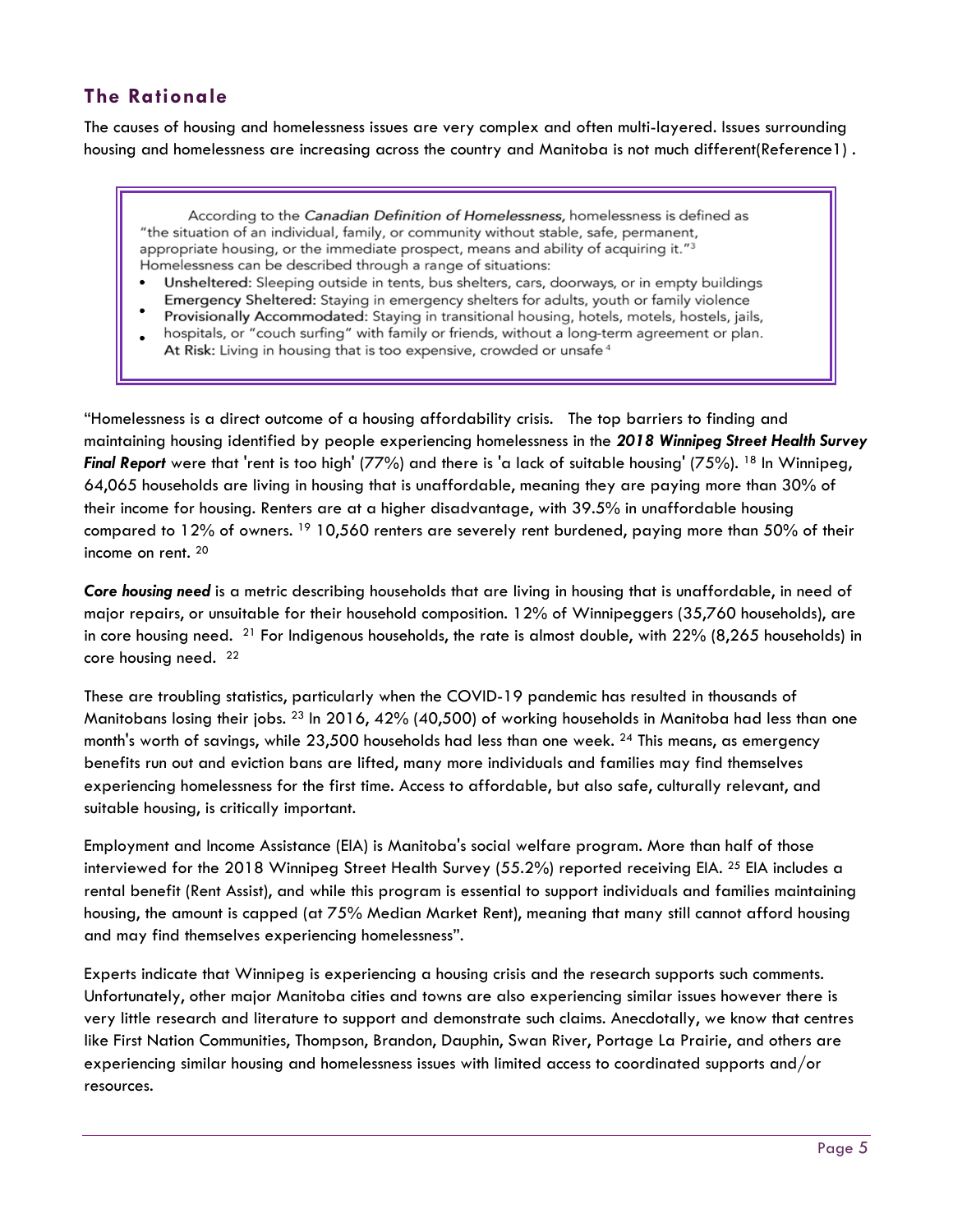#### **Housing Sector**

It is important to understand that when communities outside of Winnipeg experience these issues, people often migrate to Winnipeg thinking there may be more opportunities to alleviate their housing issues. In essence, smaller centres may be becoming the feeder centres to a larger crisis in Winnipeg.

**If we do not help them locally, then you know they will show up in Winnipeg. -Rural Focus Group Participant**

Presently, there is an eco-system of organizations and systems that work in collaboration to attempt to address the complex housing and homelessness issues in Winnipeg. This similar eco-system does not exist anywhere else in Manitoba, with exception of Thompson albeit on a much smaller scale.

# <span id="page-6-0"></span>NEW OPPORTUNITIES

As indicated, MNPHA was approached by government representatives to take the lead on two important initiatives that can provide some support to Manitobans that may be at risk or are experiencing homelessness. Below is a detailed description of each initiative and some preliminary ideas on structure and implementation.

### <span id="page-6-1"></span>**Housing Support Initiative**

In March of 2021, the Province of Manitoba announced that they would be providing \$2.56 million to MNPHA for Manitoba projects over the next two years to transition homeless people into stable housing environments. This new initiative is a COVID-related 2-year pilot that will provide one time funding, over two years, and must demonstrate effective outcomes through a third-party evaluation.

The Housing Support Initiative aims to:

- $\checkmark$  Develop and support partnerships between non-profit housing organizations and homelessness support organizations to provide support for tenants within non-profit and Manitoba Housing units.
- $\checkmark$  Enhance existing supports that non-profits have to make their building more available and tenancies more stable for those who need additional supports.
- $\checkmark$  Fill gaps in eviction prevention and housing supports across the province.

#### <span id="page-6-2"></span>**Potential Outcomes**

Initial goals envisioned for the funding include:

- Reductions in evictions/increased stability of tenancy within non-profit housing
- Increased access to non-profit housing for people exiting homelessness
- Stability of tenancy for those exiting homelessness
- Successful and sustainable partnerships between non-profit housing organizations and housing support organizations

#### <span id="page-6-3"></span>**Proposed Project Governance and Partnerships**

MNPHA will house and deliver the Housing Support Initiative and will work in collaboration with key community stakeholders that are representative of the sector, specifically in the area of proposal review and selection. MNPHA proposes that a Proposal Review Committee be developed and implemented to ensure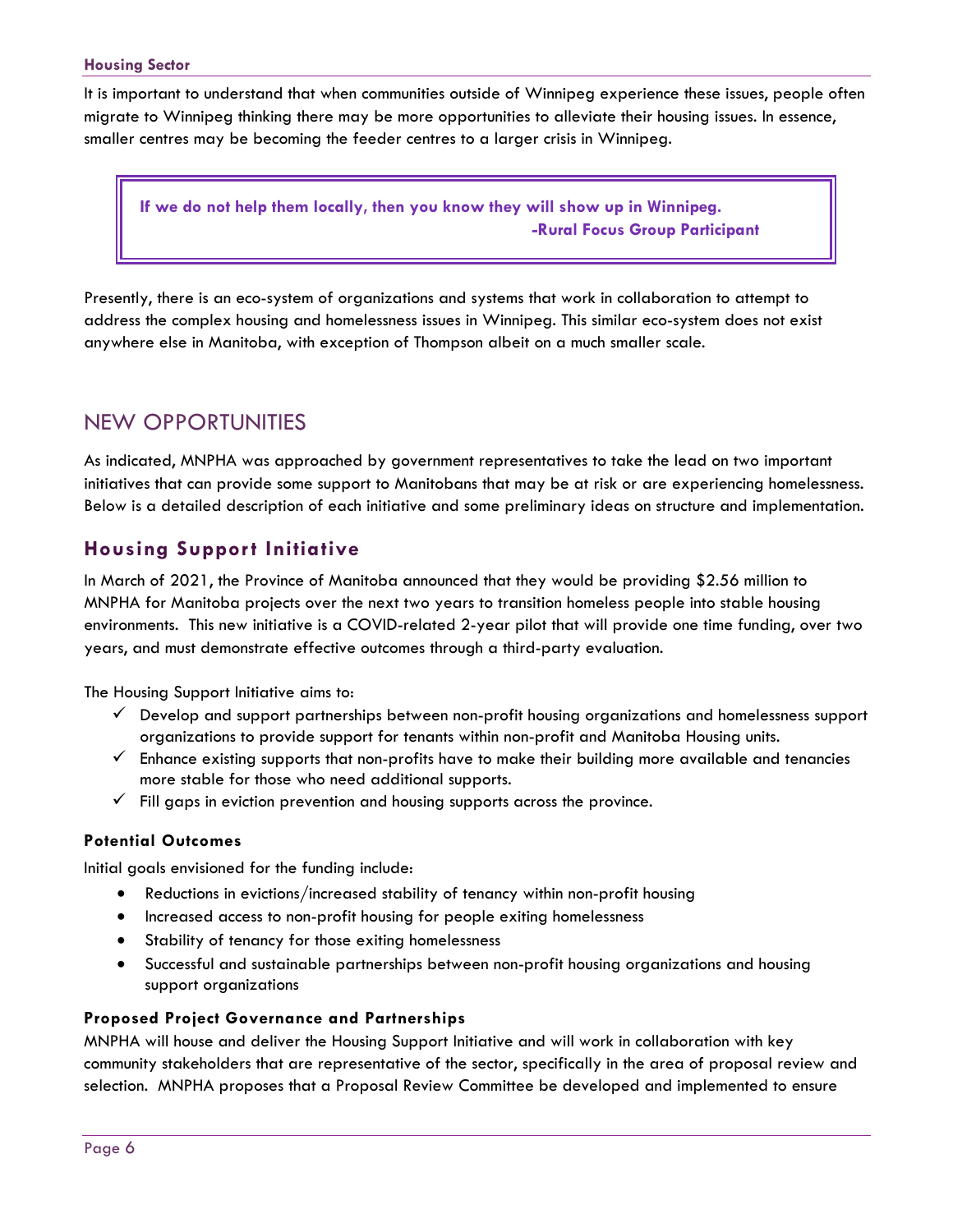there is sector participation and recommendations for approval of projects that meet the funding criteria and eligibility. Invitations to participate will include a diversity of organizations from within the sector to ensure there is broad representation of views, perspective and experience.

#### <span id="page-7-0"></span>**Timeline and Process**

The funding will primarily be provided to Manitoba non-profit organizations, including MNPHA members and organizations that support people experiencing homelessness, through a call for proposals process. The call for proposals process will be accessible and low barrier, to provide a fair and transparent allocation process without creating burdens on providers.



Once funding agreements are in place and funds allocated, it is anticipated there will be;

- $\checkmark$  Quarterly check-ins and support to funding recipients
- $\checkmark$  Interim reports and initial evaluation September 2022
- $\checkmark$  Final evaluation: December 2022
- $\checkmark$  Share results and develop sustainability plan

## <span id="page-7-1"></span>**Manitoba Rent Relief Fund**

A "Rent Bank" provides loans to renter households who have regular income but are facing eviction as a result of a short-term financial crisis like illness, job loss, relationship breakdown and/or eviction. The loans are low or no-cost and have generous repayment terms – usually up to 24 months.

Rent Banks already exist in several provinces. Some rent banks offer damage deposit and help with payment of utilities. Most Rent Banks offer a complete suite of services including access to financial literacy training, financial counselling, and budgeting.

This new \$5.6 million dollar initiative is a two-year pilot being developed collaboratively between MNPHA and Manitoba Housing. MNPHA will administer the Rent Relief Fund and partner organizations will deliver it across Manitoba utilizing an online centralized intake process that will provide for interest-free loans with repayment options tailored to the client need and ability to repay.

The funding for this project will cover the loans, support services, administrative and overhead expenses, and establishment of an endowment fund to support the continuation of the rent bank.

#### <span id="page-7-2"></span>**Potential Outcomes**

- Reduced evictions due to arrears
- Increased and faster access to housing
- Increased stability of income
- Increased rent and utility payments
- Improved relationships between landlords and tenants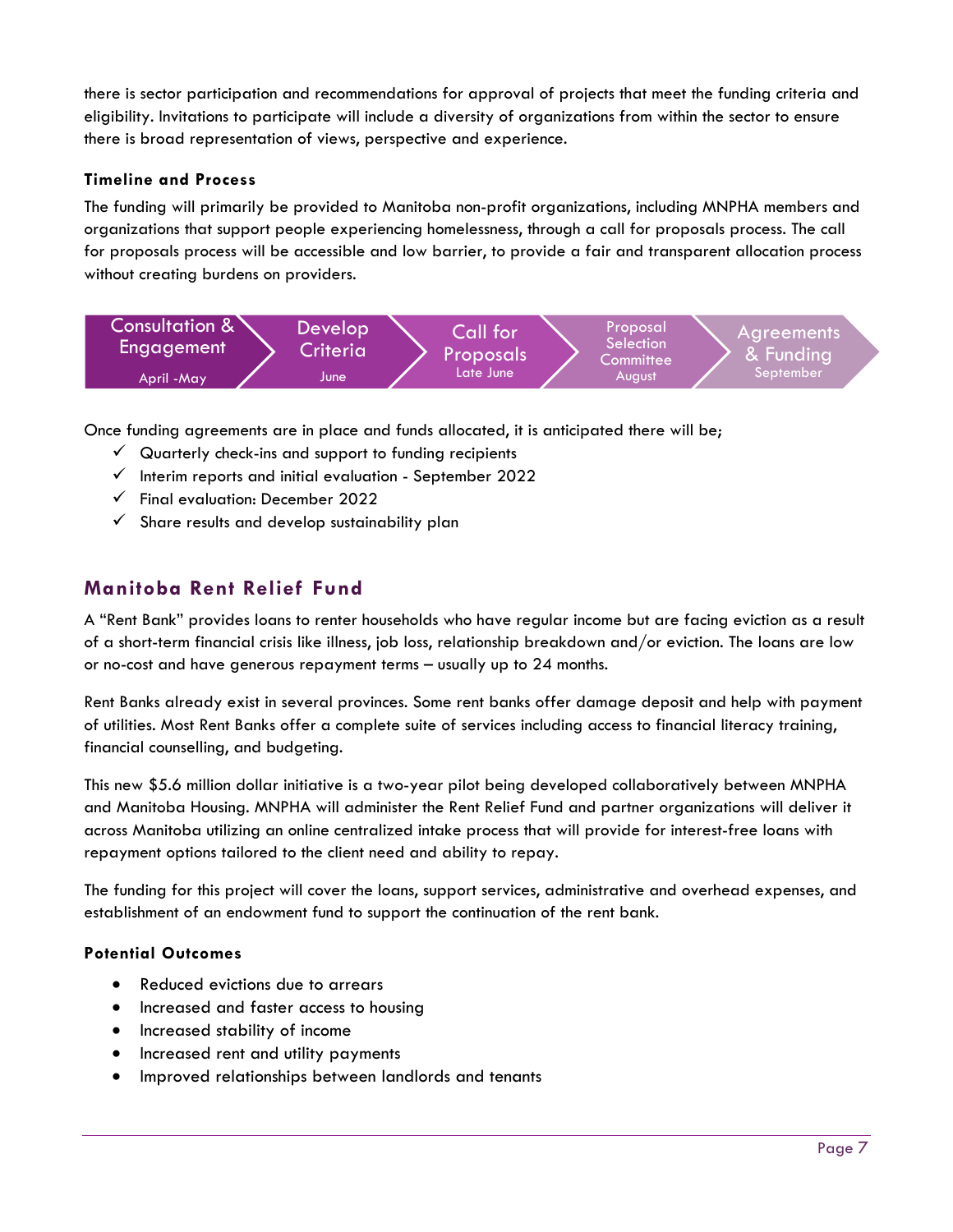- Stabilized revenue for landlords experiencing cash flow issues because of arrears
- Long term plan for Manitoba Rent Relief (endowment)

#### <span id="page-8-0"></span>**Proposed Project Governance and Partnerships**

MNPHA will work in partnership with Manitoba Housing to support program development and establish criteria and eligibility to be approved by Treasury Board. Other key stakeholders and partners are required to effectively roll out this provincial wide initiative therefore an Advisory Committee will be developed and implemented consisting of representation from organizations within the sector from across the province and reflective of the diversity that exists.

There are several community service organizations that may be considered partners in delivery. It will be important to create synergies with grassroots organizations that are on the ground supporting individuals and families.

#### <span id="page-8-1"></span>**Timelines**

This initiative is taking a phased approach:



# <span id="page-8-2"></span>WHAT WE HEARD

The essence of this project was to consult and engage a variety of individuals and organizations that participate in the housing and homelessness sector. Speaking directly to individuals is vital to learn more about priorities, best practices, and gaps in the eco-system. The approach utilized consisted of facilitated focus groups and an online survey.

## <span id="page-8-3"></span>**Focus Group Sessions**

There was total of four focus group sessions held in the month of May. There was a large component of individuals and organizations from across the province invited to participate in one of the four sessions offered. The facilitated sessions brought together the supply and demand sides of the sector and learned directly from them, their views, and perspectives.

The format of each session was a facilitated discussion focusing on four questions and below is a summary of the feedback.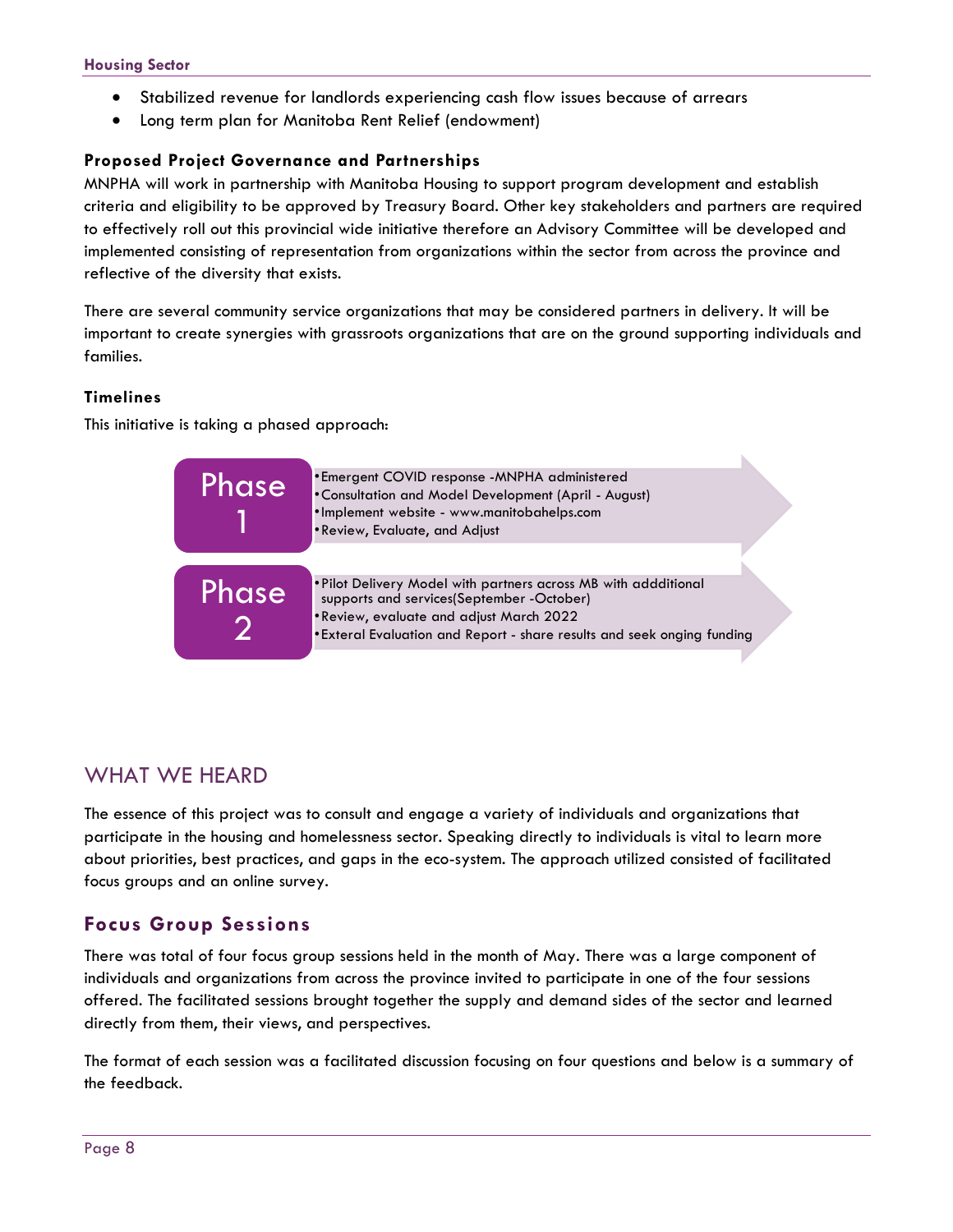#### **1. We know and understand that funding is limited and short term for the Housing Support Initiative, provide your top 3 priorities that you would like to see funded and/or achieved with this initiative.**

The participants agreed that funding available is inadequate to deal with the number of complex issues facing people in housing or homelessness circumstances. There was agreement that this is a start of an important conversation, and each participant provided their views. The vast majority agreed that the top priority is to increase affordable and accessible housing across the province including transitional housing. This funding will not be able to meet that need at this time however there are other priorities identified.

Mental Health – Many participants indicated there was a lack of resources in the Mental Health area and sometimes the issue is amplified depending on where you are located within the province. Some spoke of the need for crisis stabilization support, expertise in hoarding, and basic training of employees to ensure deescalation, support, and safety. Mental health of individuals experiencing housing and homelessness issues is significant and support is needed in all parts of Manitoba to varying degrees.

Addictions Support – Almost all of the participants outside of Winnipeg talked about the lack of resources around addictions support, safe detox sites, recovery programs, and transportation to rural settings that do have existing resources. We know that addictions tend to be a contributing factor to those that are at risk or those experiencing homelessness. An increase in support for addiction issues is important to many organizations working in the sector including sober living centres and controlled wet housing (damp sites).

Pest Control – This came up several times in the discussions. Many tenants often get evicted when they are unable to effectively deal with pests (lice, bed bugs, cockroaches). There are several reasons tenants may not be able to deal which include lack of financial resources to pay for treatment, physical limitations, mental health, and/or addictions. Whatever the reason, participants indicated that attention to this issue is required as it is deemed fixable and can prevent evictions thus keeping people housed.

Case Workers – There were a number of positive examples of how proactive case workers can make a difference in peoples lives. This view is shared by many and can be utilized in a variety of ways. Some talked about the need for on-site wrap around support, outreach workers, housing support workers, eviction support, and some longer-term support for those that may be considered harder to house. Essentially, case management support of some degree is important and is often expressed as a best practice. The support must be person centred, non-judgmental, and relationship based with the ability to meet people where they are at in their personal journey.

Tenant Empowerment – It was identified that building the capacity of tenants thus empowering them, could be another solution to keeping people housed. In this context, participants referred to programs and services for individuals that could enhance the life skills required to maintain residency. This includes programs like financial literacy and budgeting, crisis management, problem solving, goal setting, hygiene and light housekeeping, basic home repairs, and cooking etc.

Supply Supports – Supply is made up of individuals and organizations that have housing and are either looking for tenants, support for existing tenants or exploring ways to support the sector. There is recognition that some supports may be required for landlords that are doing the right things and not taking advantage of people or situations. Some spoke of support to landlords that provided resources to clean and/or do repairs on units quickly that will enable faster access for tenants.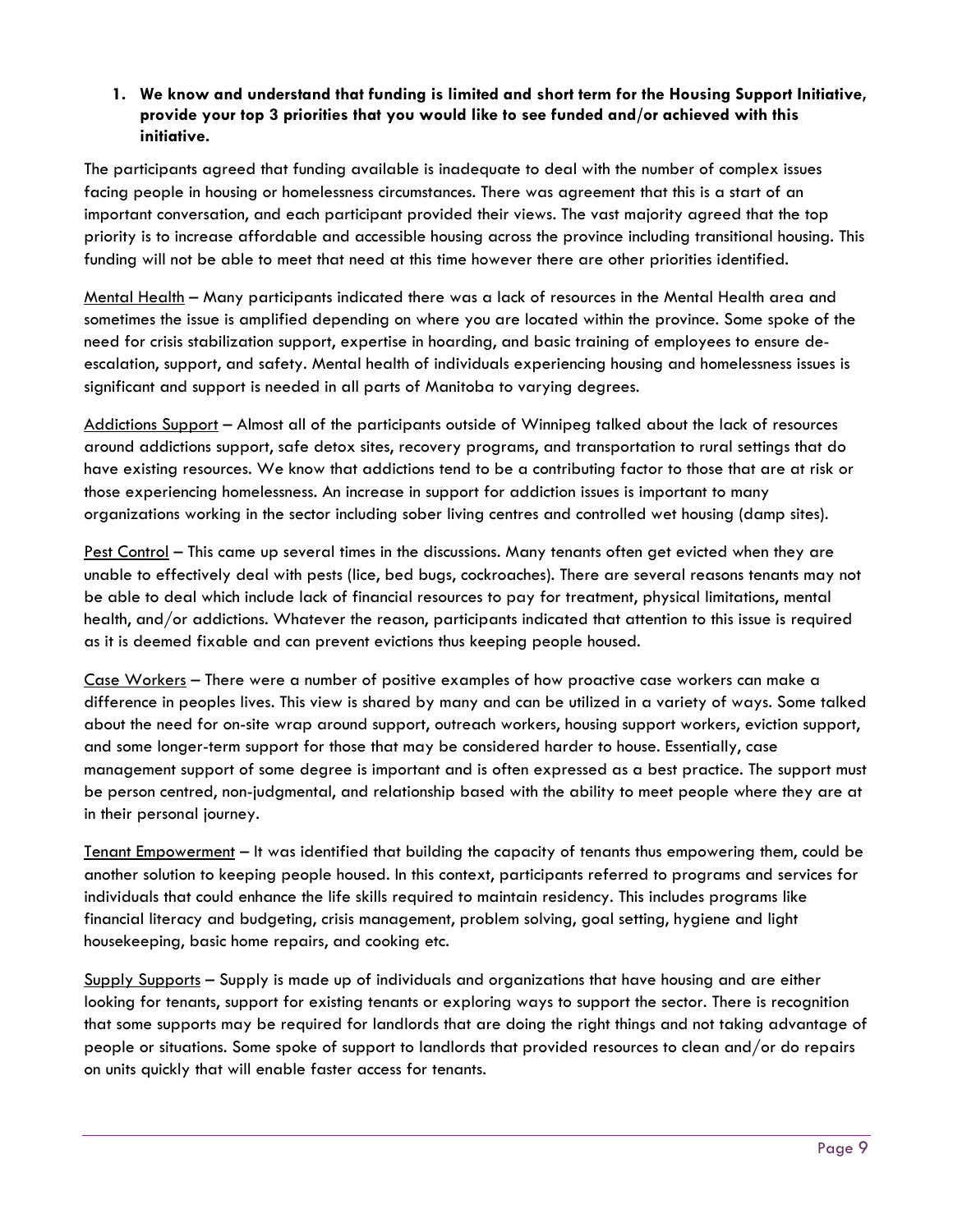Systems Advocate – Due to the complexity of these issues many participants felt there is a need for a systems advocate who could navigate the systems interconnected to housing and homelessness which could result in better outcomes and resources for the sector and the people they serve.

#### **2. What outcomes and/or successes would you like to see with the Housing Support Initiative funding?**

Participants do have expectations of the funding and would like to see outcomes that positively impact the sector and the people they serve by improving their quality of life. There is also recognition that status quo is not the best approach that we may need to be more innovative and look for non-traditional approaches and partnerships.

Sector Capacity Building - Presently, there is limited resources available to organizations in terms of ensuring staff have the right kind of skills and abilities to meet the needs of people at risk of homelessness or experiencing homelessness. The client need is often complex and multi-facetted, so staff require a number of resources, tools, skills, and abilities to effectively meet those needs. Many participants agreed that an important outcome for this project would be the increased capacity of the sector which could be achieved by enhancing learning opportunities, formal training, increased networking, and sharing of best practices.

Collaborative Approach – The sector agrees that a collaborative approach to addressing housing and homelessness is necessary and long overdue. Many feel this is a great motivator to ensure there is strong and respectful partnerships that could do good work together. There is a need to bring the supply and demand side together more often to collaborate on projects that are important to their particular community.

Better Relationships – This was articulated in a few ways. Successful outcomes should result from better relationships. Participants referenced respectful relationships between the service provider and tenant, supply and demand, local community relationships, system relationships, tenant and landlord, and proponent and funder.

Stable Housing – As individuals get the support and services they require, there is an expectation that many people will become more stabilized and could lead to sustainable long-term housing. This would mean there are less evictions and an overall better quality of life.

#### **3. What elements should a rent relief fund encompass? What considerations, including potential barriers should be given in developing and implementing the fund?**

MNPHA has done extensive research in this area as other provinces have implemented similar programs. However, it was important to also hear directly from grassroot organizations who will be working with individuals and families utilizing the program.

- Speed of funding with a timely response will be important to avoid evictions.
- Need to ensure EIA is consulted/involved.
- Can loans be considered for pest control, moving, utilities, damage deposits (market rate)?
- Ensure the eligibility is wide enough to support a diversity of people -low barrier.
- Are we thinking about the expired rent supplements that may be coming in the next 2-3 years? The process should consider this.
- The program needs to be fine with the fact that some people will not pay back the loans.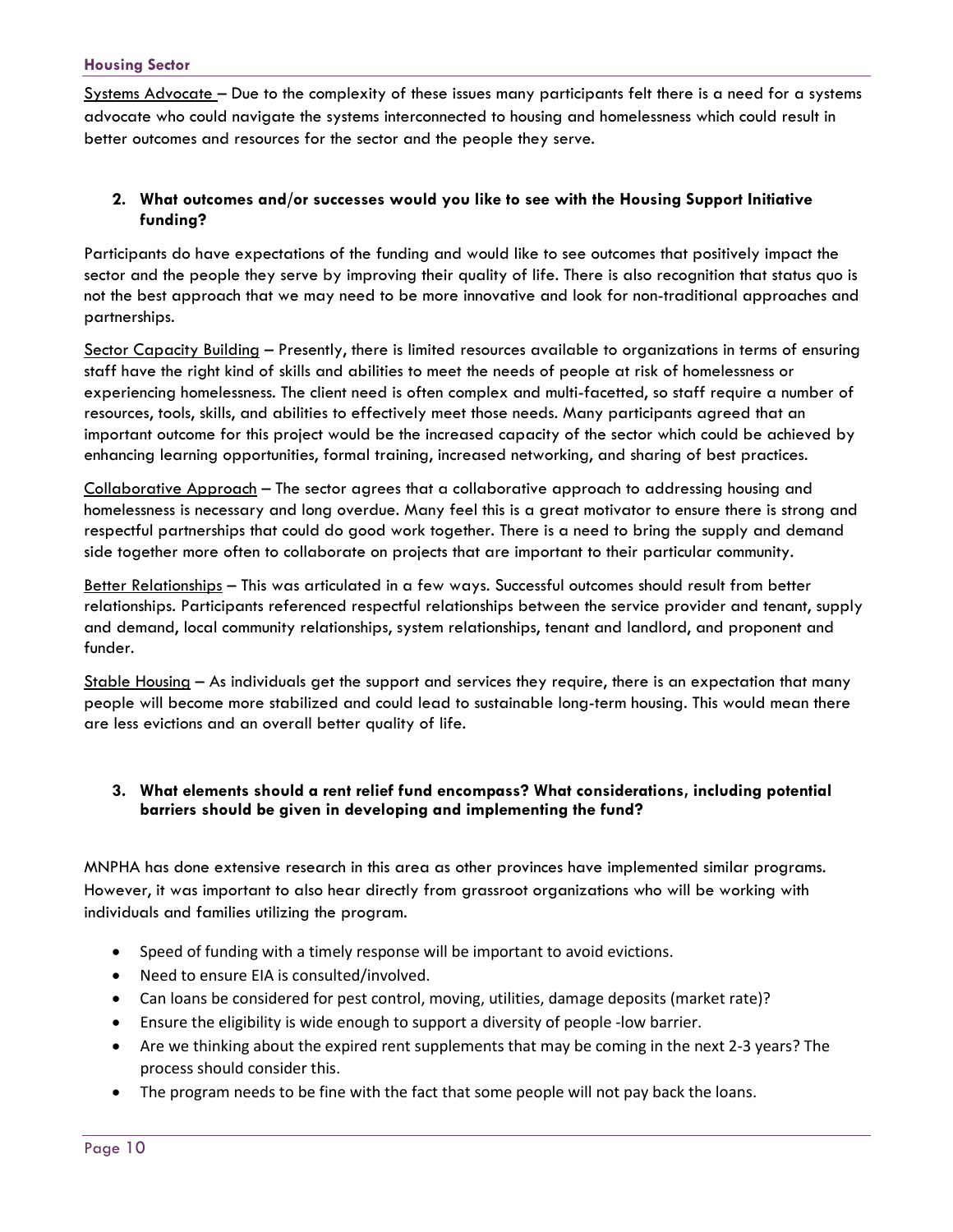- Consider partial or full forgiveness of loan if you complete "X".
- Ensure current income is considered rather than previous year's tax return.
- Applications- make simple as possible, ensure the process is easy and use layman language.
- Ability to refer support services to clients so it not just about money, but a service and education to actually use the money for whatever reasons.
- Consider all the legal aspects of things privacy, mediation etc.
- Landlords influence on tenants to use the service is a concern is there a way we can have a contract or something with the landlord if they accept this loan so there is confirmation there will be no eviction.
- How often would you provide rent relief what's the long-term plan?

#### **4. Tell us what funding principles you would like to see reflected in these projects?**

Overall participants would like the funding to balanced geographically throughout the province with representation of projects from both urban and rural settings. Many like the idea of partnerships to foster positive collaboration in the sector and an application and reporting process that is not too cumbersome for organizations.

Another principle that was brought to the forefront a few times is the necessary balance of supporting existing programs and services along with some new innovative approaches to address the issues. Here are some verbatim comments;

- Funding is not a lot; projects should be targeted and available for those who need it most
- Avoid duplication balance new and gaps
- Housing (supply) needs training and needs to understand the issues
- Rural is important in considerations
- Like the idea of partnerships. The figures on the table are pretty small. Focus on most promising practices. Indigenous needs to be prioritized.
- Look at the merit of what is coming in whether if its new or existing. Either way you are going to need targets.
- Indigenous lens needs to be included
- I think matching funding to in-kind contributions from participating organizations is an important funding principle
- Focus on adapting and being flexible with people and a holistic approach is important.
- Tapping into existing network is good
- Outcome based approach. An understanding of what the measures are going to be

## <span id="page-11-0"></span>**Online Survey**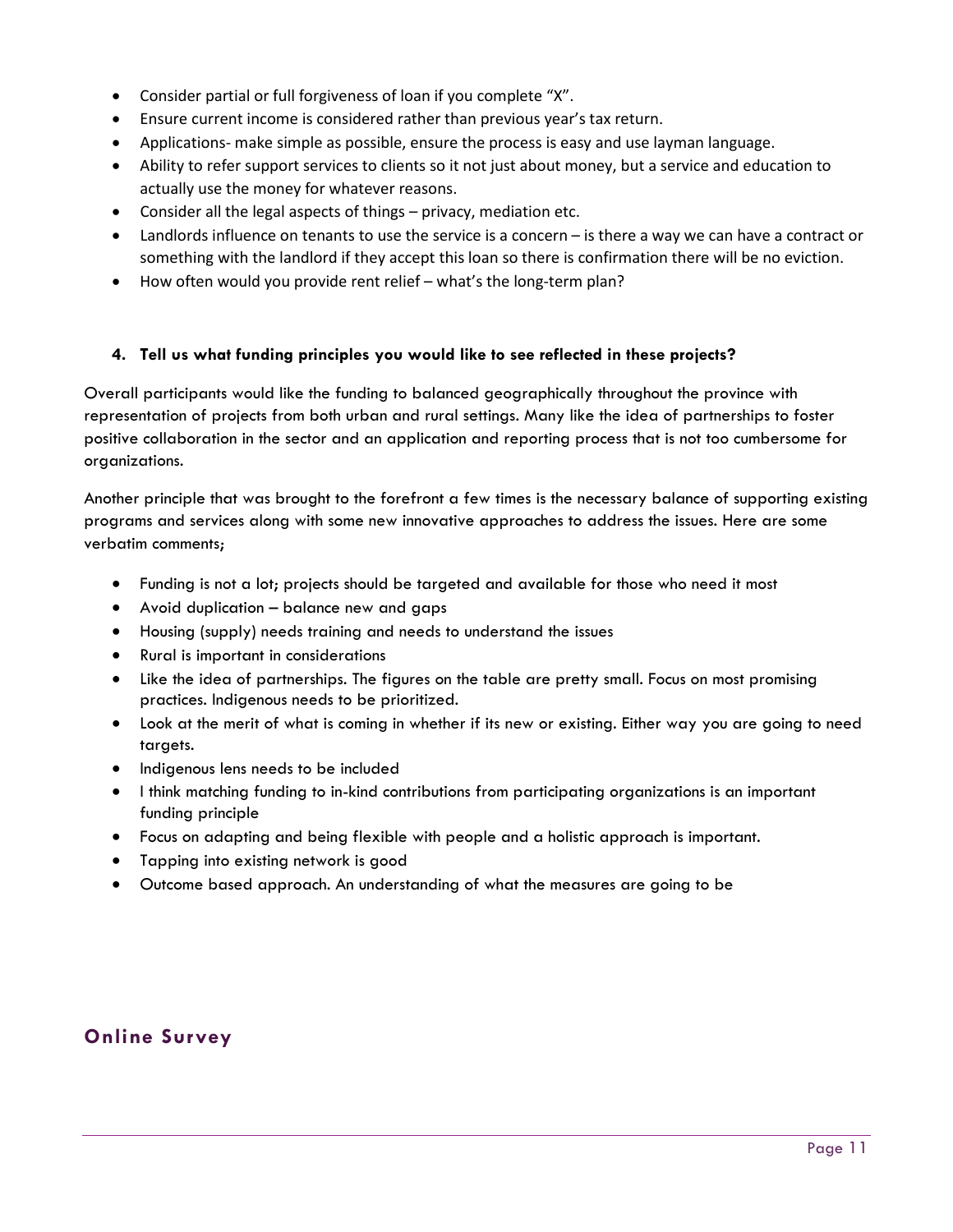The online survey link was shared with all the focus group participants as they were invited to provide further detail and clarification to a series of questions that arose from the Focus Group sessions. Below is a summary of the responses.

#### **1. What outcomes would you like to see with the Housing Support Initiative funding that is tangible in the next 2 years?**

This is a similar question to what was asked in the focus group. Responses are very similar with emphasis on eviction prevention, sustained supportive housing, supports for women, supports for people to stay housed, capacity building in the sector, and collaborative relationships.

#### **2. Given that funding is limited, provide your top 3 priorities that you would like to see funded with the short-term Housing Supports Initiative?**

This question was also asked in the focus group sessions and a variety of responses are documented which were not much different here. This is a word cloud of the most important words used to describe the responses.

# rural work Mental Health help SUpports people housing **continuing** individuals keep

#### **3. What are some "low hanging fruit" initiatives/projects that could be achieved with the Housing Support funding?**

Feedback indicates that funding organizations that are already providing eviction prevention, housing search, and assistance for tenant transition into new housing would be invaluable. Other low hanging fruit included networking opportunities, training for staff in the sector, training for tenants, pest control and wrap around supports.

#### **4. Are there specific funding criteria that you would like to see in the Housing Supports Initiative?**

Again, a similar question to what was posed in the focus groups. The respondents honed in on keeping people housed, a mixture of new and older projects, experienced partnerships, inclusive and open to new ideas, low barrier, supply and demand together with own resources invested, and avoid duplication.

#### **5. There are many factors and gaps that lead to housing loss for people. Are there specific program responses, partnerships, or other ways this Housing Support Initiative funding can address those factors/gaps?**

Below are some verbatim responses: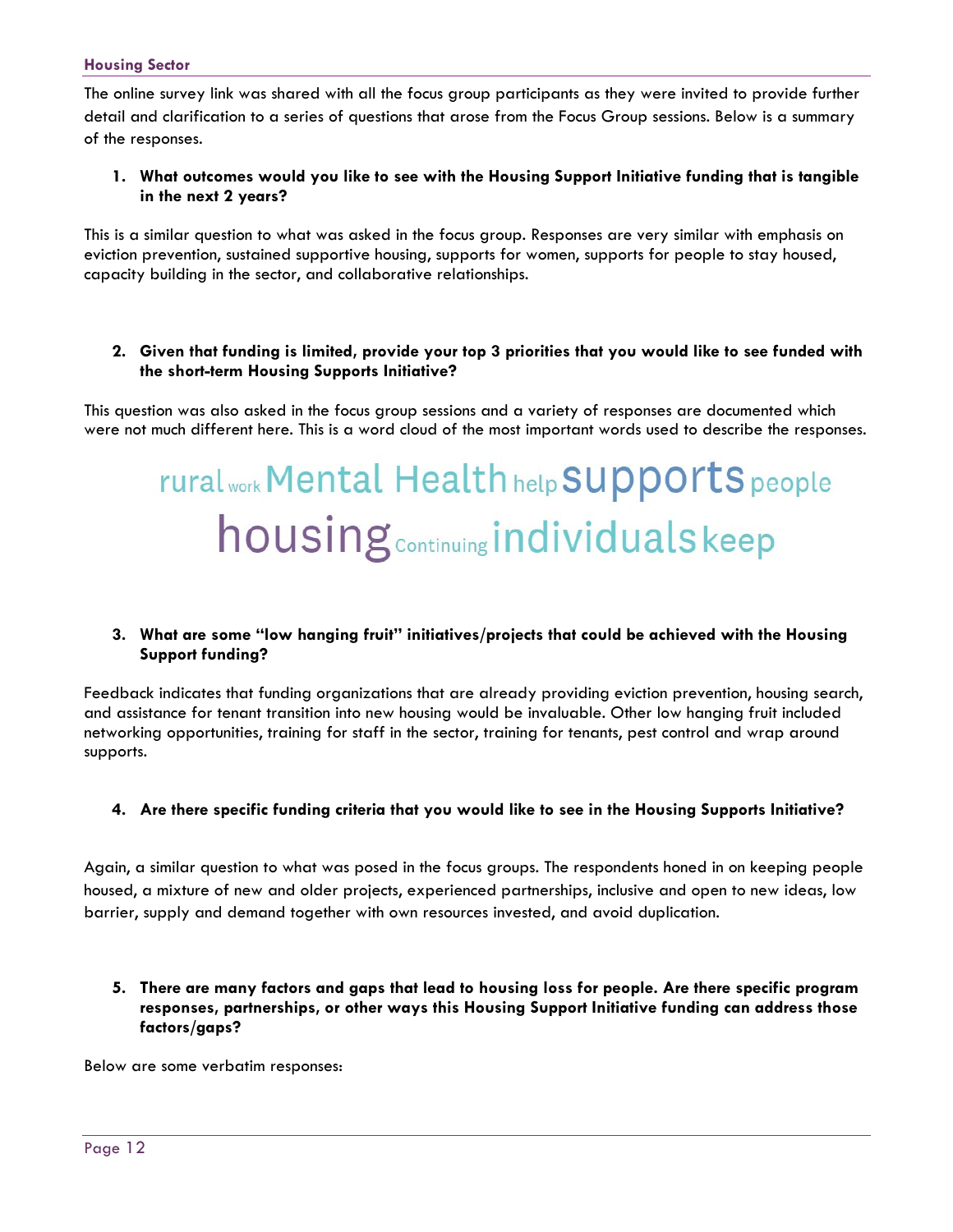- Lack of mediation services before RTB is involved. Lack of understanding of tenant rights, eviction rights, eviction process. Need for advocates to help tenants through the process, provide support, attend hearings with tenants. Funding this kind of work and advocating to RTB to changes in policy/procedure would be useful.
- Childcare, treating complex problems individually as opposed to an all-in-one approach creates a variety of gaps and challenges, the funding can drive collaboration within the service sector to best help those navigating complex or co-occurring disorders, training in Trauma informed client centered approaches and in mental health and safety.
- I was pleased that during the presentation, MNPHA articulated that while most causes of homelessness are economic, this funding pot, can't possibly address this in a meaningful way. So, the intervention has to focus on non-economic causes that are contributing to homelessness.
- Links and supports to community resources.
- Transitional housing and more support for single folks, people exiting addictions treatment, abuse, mental health facility need extra support

#### **6. Many feel that Mental Health is a factor for those at risk or experiencing homelessness. What kind of mental health supports would you like to see, that this funding might address?**

Mental Health as a factors in those that are at risk of homelessness or experiencing homeless continues to be at the forefront. This question was asked with the hopes that respondents would provide greater detail to the types of mental health supports required.

- It would be helpful if this funding allowed for access to therapy services, gym memberships, massages or physio for individuals who may have physical manifestations of their mental health symptoms, harm reduction approaches for those using maladaptive coping mechanisms for mental health issues, respite child care for appointments or errands without children for those needing the break or help (pandemic has really impacted parents mental wellbeing as they have less access to family or friends as child care reprieve).
- Mental health supports/consults offered in people's homes/units.
- Housing staff need better training, but the housing provider also needs access to specialized supports that can not only maintain the person at risk of homelessness, but also reduce other kinds of risks to neighbouring tenants and staff.
- Get proper organization (i.e., WRHA) involved that can assess struggling individuals' health/mental state. Have follow-ups. This approach will later assist in long-term success planning.
- Trauma Therapy

#### **7. Many feel that addiction is a factor for those at risk or experiencing homelessness. What kind of addiction supports would you like to see, that this funding might address?**

Addiction is also another factor that surfaces when address housing and/or homelessness. This question was asked with the hopes that respondents would provide greater detail to the types of mental health supports required.

• Harm reduction supports, safe consumption and pre-treatment programming, maintenance supports.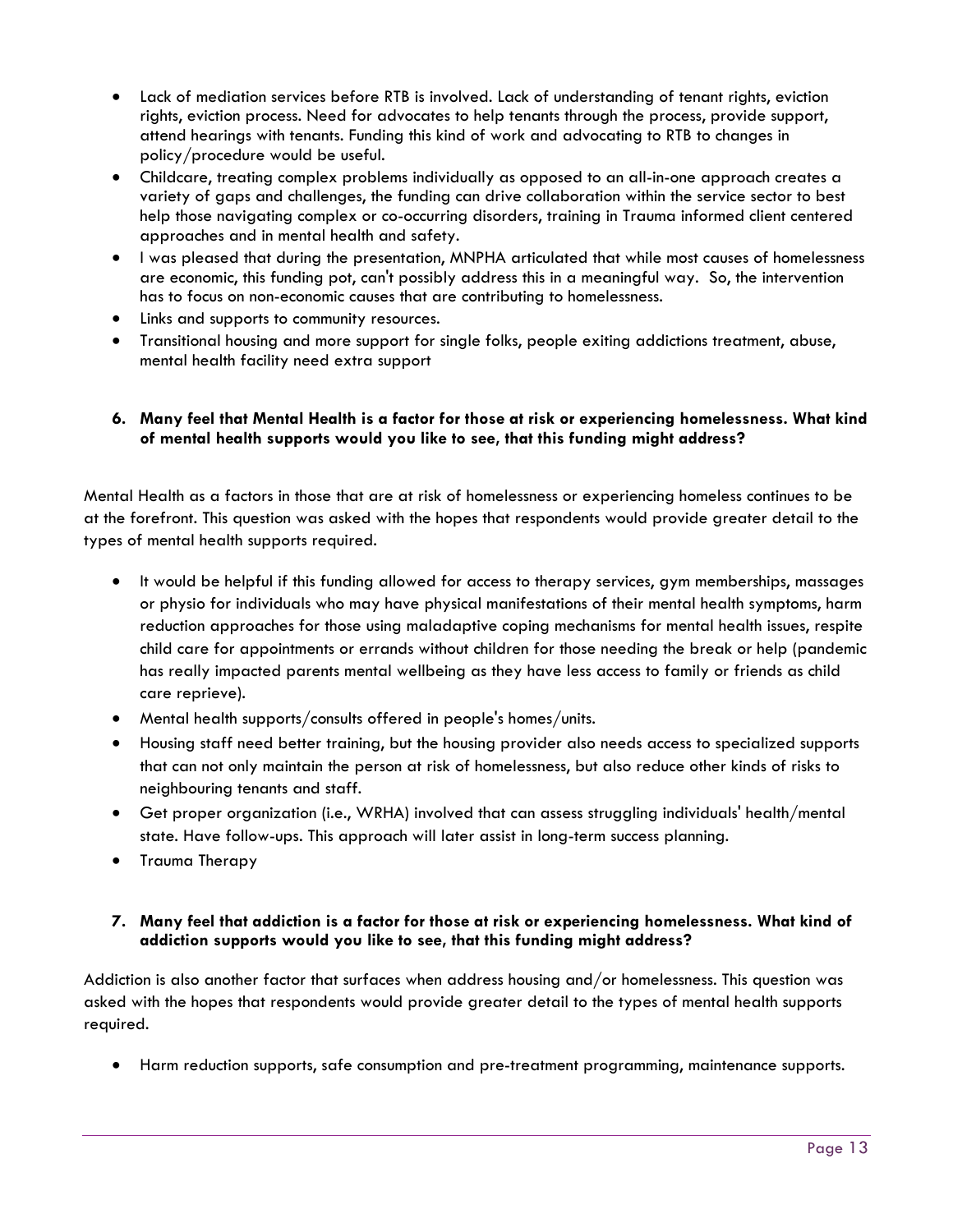- I don't know that this funding would be able to address the depth of the gaps in addiction supports in our current system. The system needs more capacity at RAAM clinics, more treatment beds, more mobile withdrawal supports, safe injection sites, more harm reduction supplies.
- I like harm reduction, "housing first" options in the spectrum of housing. I am not sure how well that translates from a building dedicated to this approach and into a community housing provider where a handful of people may be grappling with addictions. Not saying it can't be done, but it needs some thinking. (Not my area of expertise).
- Onsite supports that protect vulnerable people from being exploited, Support to assist people with setting boundaries.

#### **8. What potential barriers may your clients/tenants/community members experience in accessing a rent relief fund?**

This question is similar to what was asked in the focus group but reframed to draw out barriers. Respondents think the biggest barrier will be lack of awareness of the fund and others include ability to obtain required documentation, no bank account, application may be too complex, English may not be first language (language barriers), length of time to access funds, ability to repay, lack of internet access, not having a phone or computer, and transportation to service provider.

#### **9. Are there specific funding criteria that you would like to see in the Rent Relief Fund?**

- Damage deposit, first month's rent, temporary rent relief when facing eviction for non-payment, filing fees for RTB processes, pest preparation, cleaning.
- Broad, as inclusive as possible, higher program income limits.
- Anyone living at or below the poverty line should automatically qualify for the rent relief fund.
- I think the fund has to be sure to include marginalized communities, and that outreach and promotion ensures the fund isn't gobbled up by people who have a better knowledge of the system. I think the applicant has to be at risk of eviction, and I think the landlord/housing provider has to identify the tenant as someone who would otherwise be a tenant they want to keep.

#### **10. Describe ways in which housing (supply) and those providing supports (demand) can enhance and build stronger relationships?**

A vast majority in the sector would agree that stronger relationships are required among the supply and demand groups. The intent here was to draw out some best practices or approaches in moving forward.

- One successful way in our experience is working with developers to advocate for community needs, connect them to existing funding, and provide letters of support to projects that meet community needs.
- I think the nature of the partnership has to be very clearly delineated, and each partner has to be able to do what they say they will. It isn't enough for those on the demand side to simply send hardto-house applicants, they have to be there to help solve problems when things get bumpy. Conversely, housing providers need to actually make units available, and to be willing to work with demand side partners to solve problems.
- Consistent open communication flow and an end goal for which work will be put in.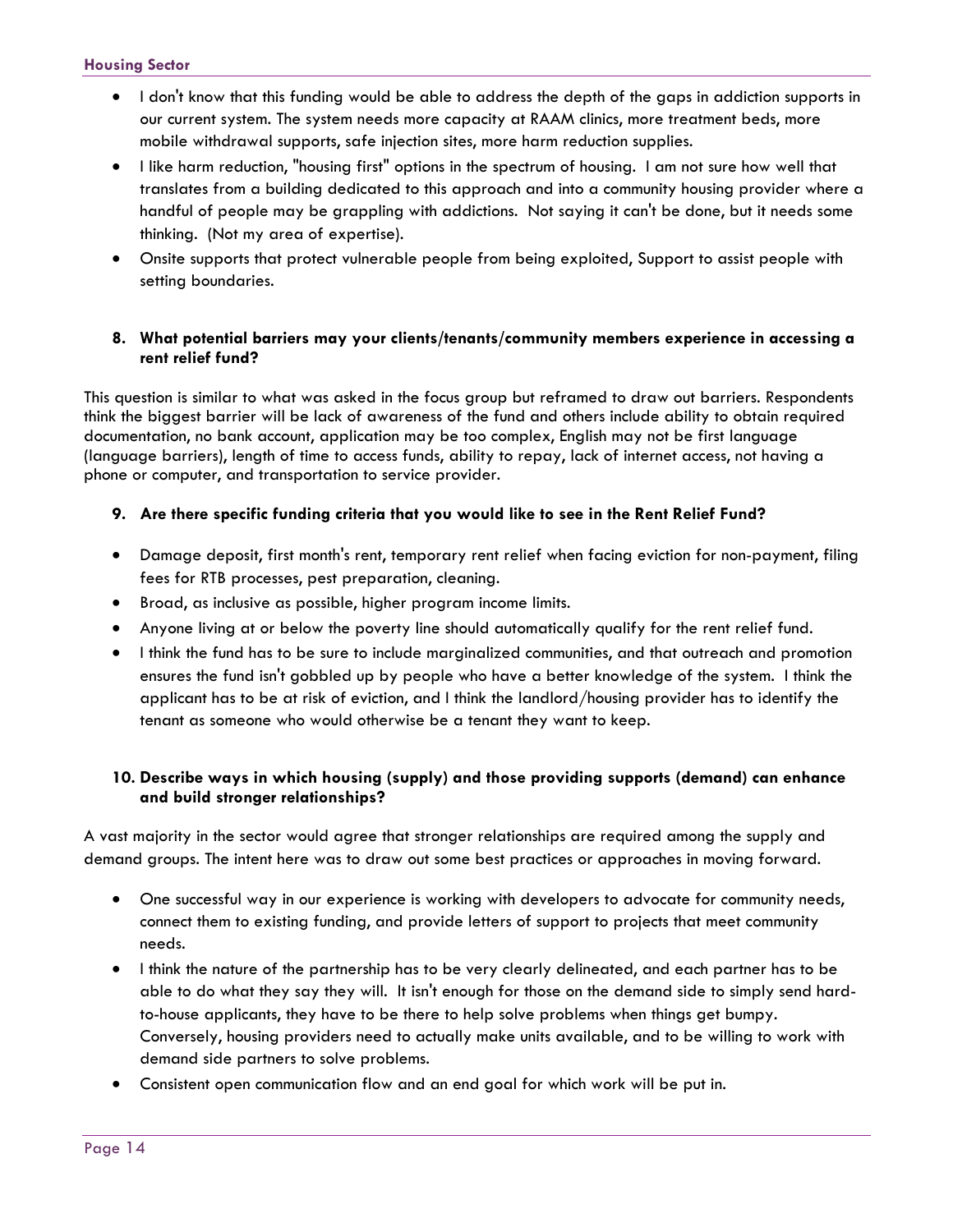- By meeting regularly and working together for the good of the individuals we all serve.
- I think housing providers are more likely to work with supports when supports have something to offer other than tenants. Funding things like vacancy loss and damages would be helpful.

#### **11. What keeps you awake at night in terms of housing & homelessness?**

Almost every respondent indicated a lack of safe affordable housing. This word cloud is another representation of the most common words used.

# housing individuals lack addictions

#### **12. What kind of housing/homelessness projects are important to your organizations and the people you serve?**

- Eviction prevention support, RTB support, hands on housing search assistance, continuing help once people transition into their new home.
- infrastructure projects, coordination/collaboration in service provision, innovative solutions or models
- community mental health and supported, transitional housing
- Increased affordable housing options with supports in place to help people stabilize (providing housing is the first step, helping people maintain housing is also an issue that requires focus).
- Finding adequate rental assistance vehicles to maintain low-income people in community housing (and not become homeless) is the main priority. Rent Assist is an imperfect replacement for RGI, and failure to address the economic causation could mean that the government actually creates more homeless people than these two initiatives will help.
- Proper rental documents (not verbal promises between landlord/tenant), energy efficiency, demographic and income survey scanning (collection of data is key), resource/ organizational placements.
- Our clients are considered homeless when they enter a domestic violence shelter. Our concern, always, is the safety for them and their children. Continued advocacy doesn't stop once they leave the Shelters. Affordable housing and supports are essential for success of the clients we see.
- There was a wonderful project to house individuals who were about to become homeless with furniture supplied by the province and vacant suites ready to be occupied. Unfortunately, these individuals came with extremely limited supports-this was the only missing piece. Projects which include actual wrap around supports for individuals where we provided the housing piece would be ideal.

#### **13. Are there any supports your organization may require in order to submit a proposal, if yes, please explain.**

MNPHA wants to ensure their processes for these initiatives are not cumbersome and easy for everyone to navigate. The only feedback was to ensure there was a contact person identified in case there were questions or clarification required.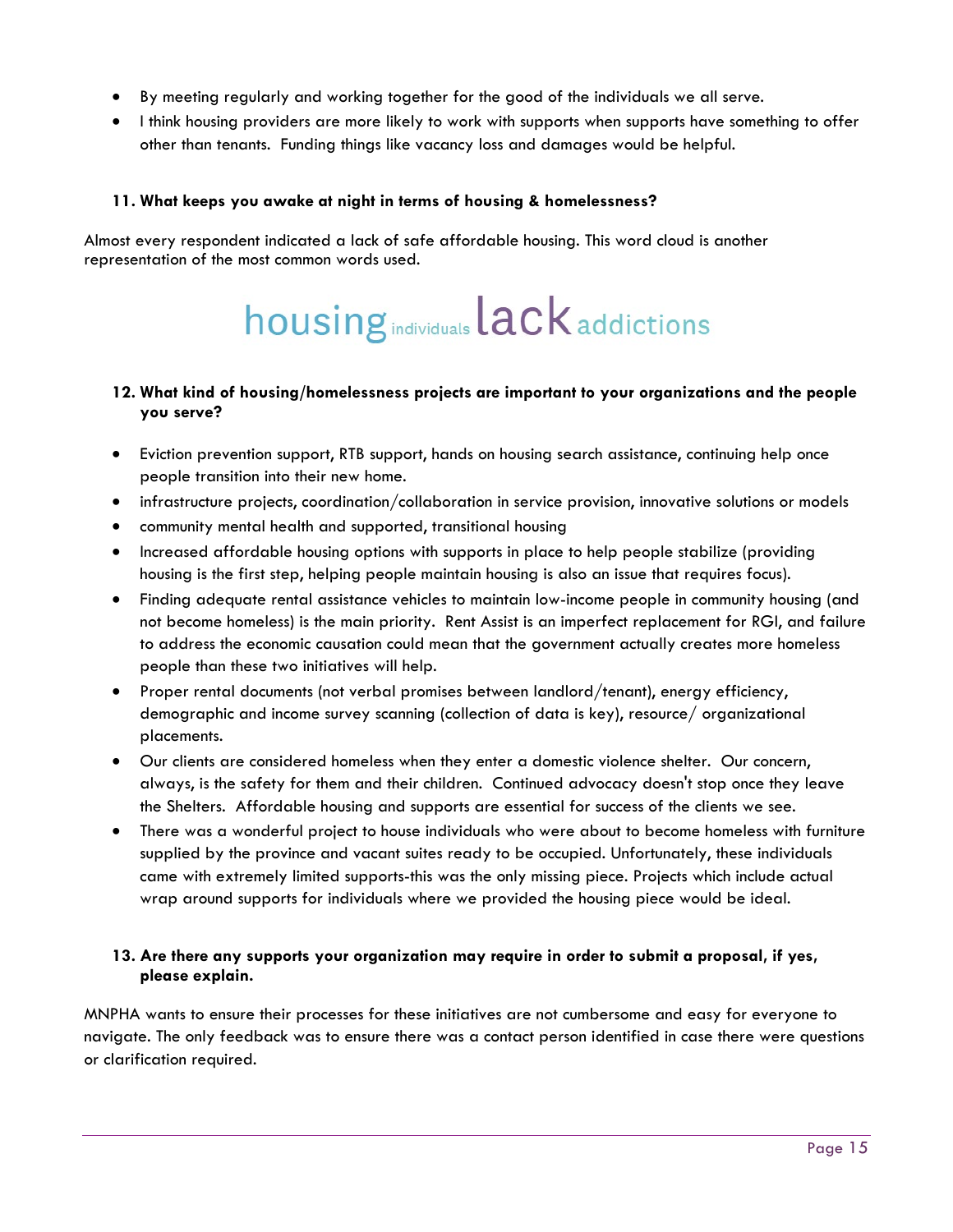#### **14. What do you want MNPHA to know about a Rent Relief Fund and/or Housing Support Initiative?**

Overall, the respondents are excited about the new opportunities and are thankful MNPHA is taking the lead. They hope this is the beginning of longer term and more sustainable funding. They realize this is not a large amount of funds but believe the lessons learned from innovation, new partnerships, pilot projects and new models can have a lasting impact on the sector and the people it serves.

### <span id="page-16-0"></span>**Housing Support Initiative Priorities**

The main objective of this project was to determine funding priorities based on feedback received from the focus group participants, the survey respondents and other discussions with sector representatives that know and understand the sector well.

Based on the consultations, it is clear that the funding priorities for the Housing Support Initiative should focus in 3 areas.



enhance and build their capabilities.

#### <span id="page-16-1"></span>**Priority Areas:**

1. Maintaining Successful Tenancy – In this case a tenant is any individual or family that is at risk of being homeless or are presently experiencing homelessness. Tenant supports encompasses all the different kinds of programs and services required to support people in their journey. This can include items that support eviction prevention such as pest control, mental health/addiction supports, or programs that empower tenants to

- 2. Capacity Building The sector and the people who work in it are vital to ensuring people are supported in a respectful and meaningful way. Presently, there is limited resources available to ensure present and future staff have the ability and opportunity to get the proper training, skills, and experience to provide the best support and service possible. This priority recognizes this and will consider projects that contribute to the capacity development and enhancement of the sector.
- 3. Case Management This area has proven to be a sector best practice in addressing housing and homelessness. Case management represents holistic services that provide for individualized support verses programs for groups. There is recognition that there are different kinds of support required in different circumstances and each organization does it differently. Case management is a spectrum that can range from outreach to wrap around on-site services. This priority will allow projects to continue to explore services in this area or build new processes and practices.